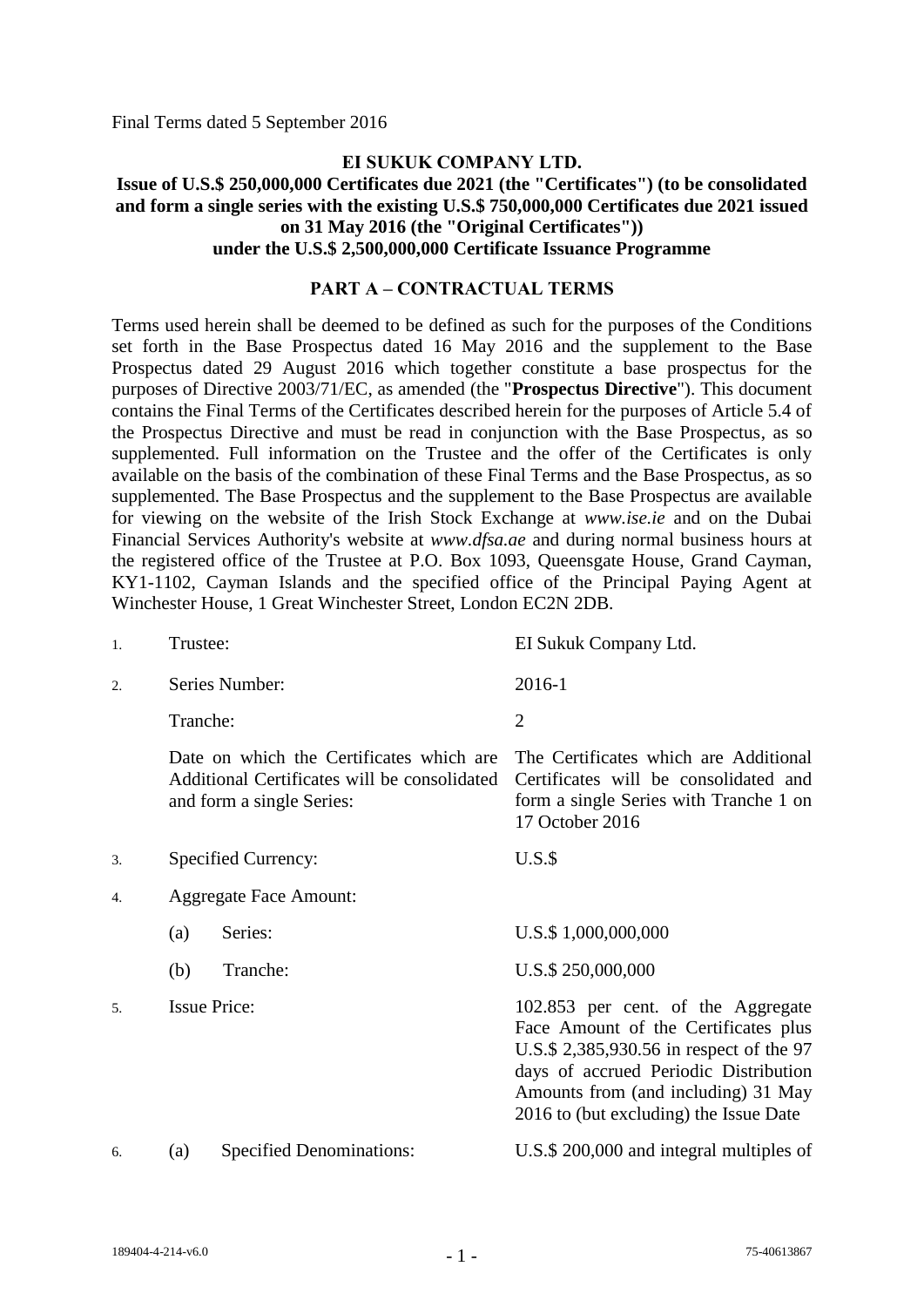|     |                                               |                                                                  | U.S. $$1,000$ in excess thereof                                                                                                                                                       |
|-----|-----------------------------------------------|------------------------------------------------------------------|---------------------------------------------------------------------------------------------------------------------------------------------------------------------------------------|
|     | (b)                                           | <b>Calculation Amount:</b>                                       | U.S.\$ 1,000                                                                                                                                                                          |
| 7.  | (a)                                           | <b>Issue Date:</b>                                               | 7 September 2016                                                                                                                                                                      |
|     | (b)                                           | Accrual<br>Commencement<br>Return<br>Date:                       | 31 May 2016                                                                                                                                                                           |
| 8.  |                                               | <b>Maturity Date:</b>                                            | 31 May 2021                                                                                                                                                                           |
| 9.  |                                               | <b>Periodic Distribution Amount Basis:</b>                       | 3.542 per<br>cent.<br>Fixed<br>Periodic<br><b>Distribution Amount</b>                                                                                                                 |
| 10. | <b>Dissolution Basis:</b>                     |                                                                  | Subject<br>purchase<br>to<br>any<br>and<br>cancellation or early redemption, the<br>Certificates will be redeemed on the<br>Maturity Date at 100 per cent. of their<br>nominal amount |
| 11. | <b>Change of Periodic Distribution Basis:</b> |                                                                  | Not Applicable                                                                                                                                                                        |
| 12. | Call/Put Options:                             |                                                                  | <b>Change of Control Put Option</b>                                                                                                                                                   |
| 13. | Status:                                       |                                                                  | Unsubordinated                                                                                                                                                                        |
| 14. |                                               | Date of Board approval for issuance of<br>Certificates obtained: | 1 September 2016 in the case of the<br>Trustee                                                                                                                                        |
|     |                                               |                                                                  | 18 April 2016 in the case of the<br>Obligor                                                                                                                                           |

# **PROVISIONS RELATING TO PERIODIC DISTRIBUTIONS (IF ANY) PAYABLE**

| 15. |     | <b>Fixed Periodic Distribution Provisions</b> | Applicable                                                                                                    |
|-----|-----|-----------------------------------------------|---------------------------------------------------------------------------------------------------------------|
|     | (a) | Rate(s):                                      | 3.542 per cent. per annum payable<br>semi-annually in arrear on<br>each<br><b>Periodic Distribution Date</b>  |
|     | (b) | Periodic Distribution Date(s):                | 30 November and 31 May in each year<br>(commencing 30 November 2016) up<br>to and including the Maturity Date |
|     | (c) | Fixed Amount(s):                              | U.S.\$ 17.71 per Calculation Amount                                                                           |
|     | (d) | Broken Amount(s):                             | Not applicable                                                                                                |
|     | (e) | Day Count Fraction:                           | 30/360                                                                                                        |
|     | (f) | Determination Date(s):                        | Not Applicable                                                                                                |
|     | (g) | <b>Business Day Convention:</b>               | Not Applicable                                                                                                |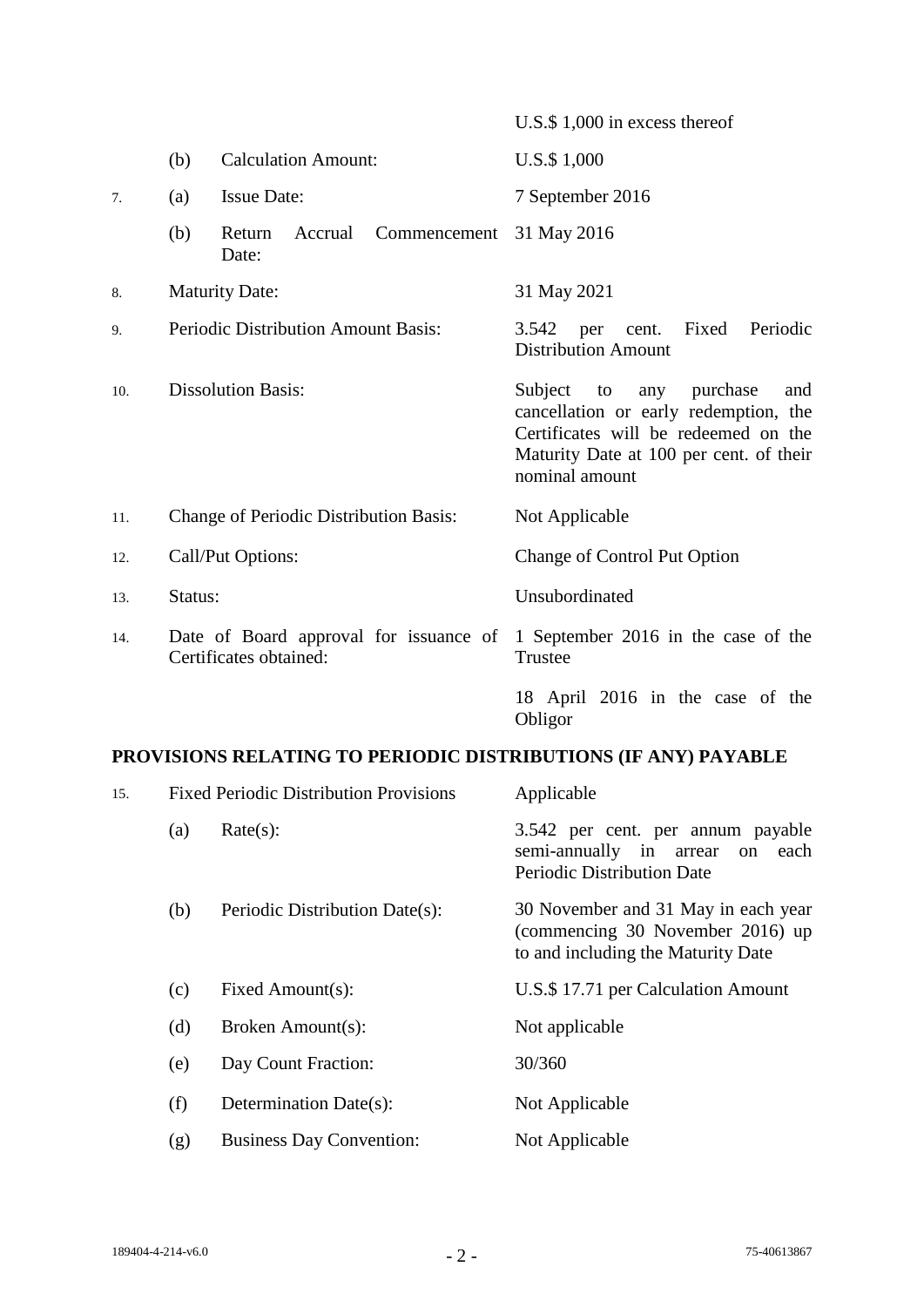|     | (h) | Periodic<br>Adjustment: | Distribution                                      | Date Not Applicable |
|-----|-----|-------------------------|---------------------------------------------------|---------------------|
|     | (1) | Business Centre(s):     |                                                   | Not Applicable      |
| 16. |     |                         | <b>Floating Periodic Distribution Provisions:</b> | Not Applicable      |

# **PROVISIONS RELATING TO DISSOLUTION**

| 17. | <b>Optional Dissolution (Call) Option:</b>                                          | Not Applicable                      |
|-----|-------------------------------------------------------------------------------------|-------------------------------------|
| 18. | <b>Change of Control Put Option:</b>                                                | Applicable                          |
|     | Change of Control Put Option Dissolution at par<br>(a)<br>Dissolution Amount        |                                     |
| 19. | <b>Final Dissolution Amount:</b>                                                    | U.S. \$1,000 per Calculation Amount |
| 20. | Early Dissolution Amount (Tax):                                                     | U.S. \$1,000 per Calculation Amount |
| 21. | Dissolution Amount pursuant to Condition U.S.\$ 1,000 per Calculation Amount<br>15: |                                     |

### **PROVISIONS RELATING TO OPTIONAL REDEMPTION**

22. Optional Redemption (Investor Put) Option: Not Applicable

# **GENERAL PROVISIONS RELATING TO THE TRUST CERTIFICATES**

| 23. | Form of Certificates:                                                                                      | Global Certificates exchangeable for<br>Certificates in definitive registered<br>form in the limited circumstances<br>specified in the Global Certificate |
|-----|------------------------------------------------------------------------------------------------------------|-----------------------------------------------------------------------------------------------------------------------------------------------------------|
| 24. | Additional Financial Centre(s) or other Not Applicable<br>special provisions relating to Payment<br>Dates: |                                                                                                                                                           |
| 25. | Renminbi Currency Event:                                                                                   | Not Applicable                                                                                                                                            |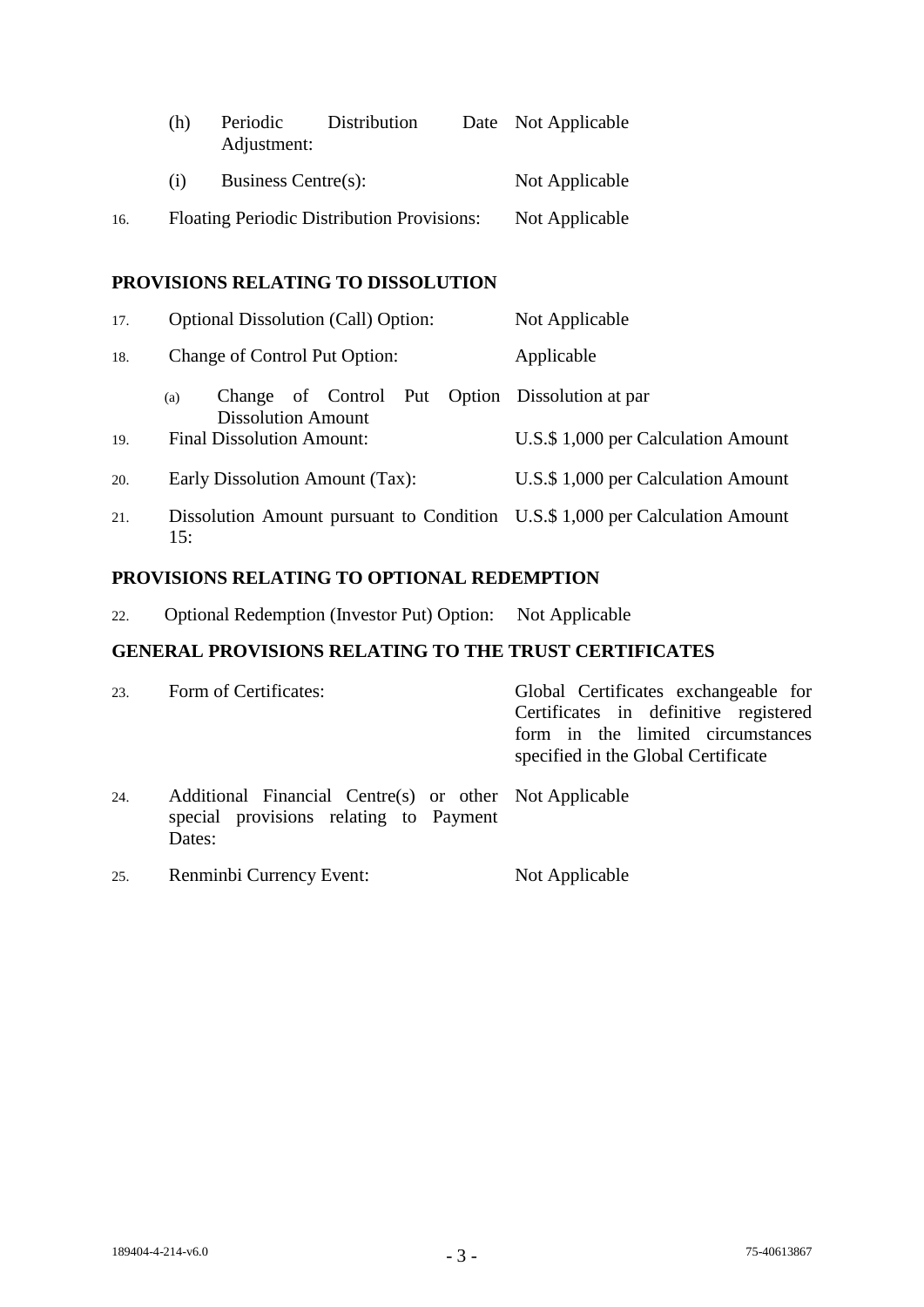Signed on behalf of EI Sukuk Company Ltd.

By: manufactured

**Andrew Millar**<br>Authorised Signatory

Signed on behalf of Emirates Islamic Bank PJSC

Duly authorised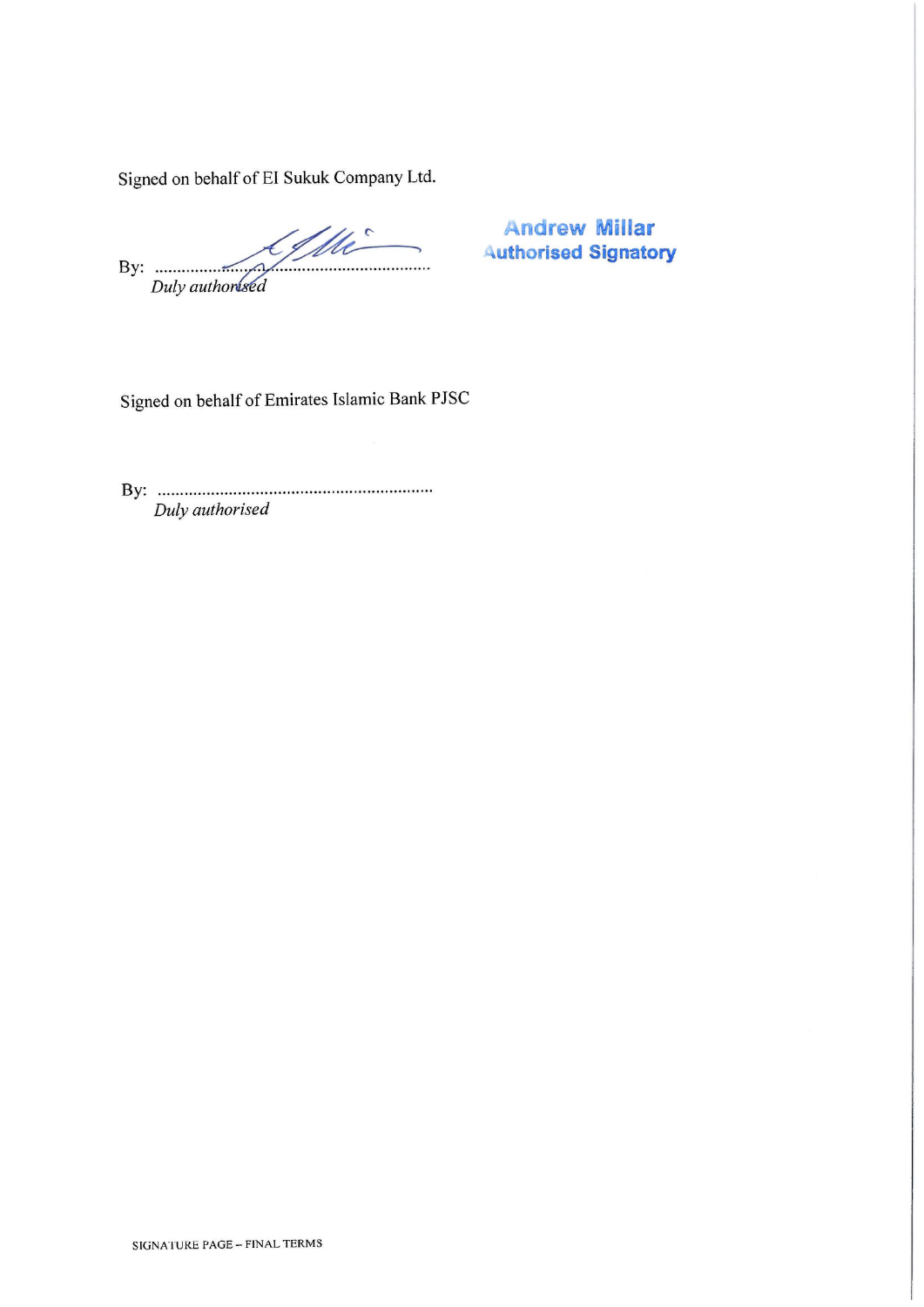Signed on behalf of EI Sukuk Company Ltd.

 $\begin{minipage}{.4\linewidth} By: \begin{tabular}{l} \textbf{?} \textbf{?} \end{tabular} \end{minipage}$  Duly authorised

Signed on behalf of Emirates Islamic Bank PJSC Duly authorised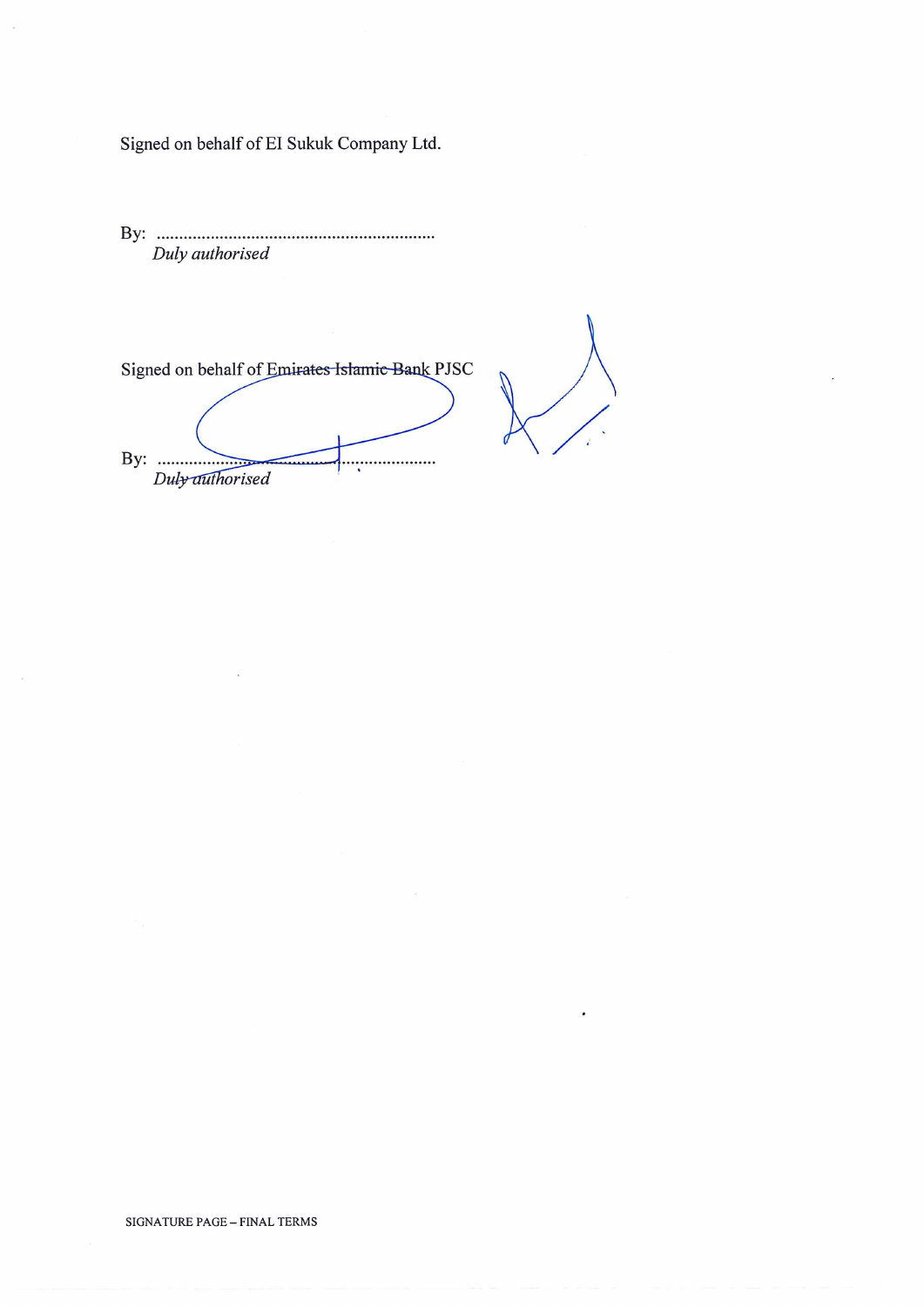## **PART B – OTHER INFORMATION**

#### 1. **ADMISSION TO TRADING**

| (a) | Admission to trading:                                          | Application has been made by the<br>Trustee (or on its behalf) for the<br>Certificates to be admitted to trading on<br>the Main Securities Market of the Irish<br>Stock Exchange and NASDAQ Dubai<br>and, listing on the Official List of the<br>Irish Stock Exchange and the DFSA<br>Official List maintained by the Dubai<br>Financial Services Authority<br>with<br>effect from on or around 8 September<br>2016. |
|-----|----------------------------------------------------------------|----------------------------------------------------------------------------------------------------------------------------------------------------------------------------------------------------------------------------------------------------------------------------------------------------------------------------------------------------------------------------------------------------------------------|
| (b) | Estimate of total expenses related to<br>admission to trading: | Main Securities Market of the Irish<br>Stock Exchange: $\epsilon$ 600.00<br>NASDAQ Dubai: U.S.\$ 2,000.00                                                                                                                                                                                                                                                                                                            |

2. **RATINGS** The Certificates to be issued are expected to be rated:

Fitch: A+

## 3. **INTERESTS OF NATURAL AND LEGAL PERSONS INVOLVED IN THE ISSUE**

Save for any fees payable to the Joint Lead Managers, so far as each of the Trustee and the Obligor are aware, no person involved in the issue of the Certificates has an interest material to the offer. The Joint Lead Managers and their affiliates have engaged, and may in the future engage, in investment banking and/or commercial banking transactions with, and may perform other services for, the Trustee and, the Obligor and each of their respective affiliates in the ordinary course of business.

| 4. | <b>YIELD</b> |                                | 2.894 per cent. per annum                                                                                                                                                                                                                                                                                         |  |  |
|----|--------------|--------------------------------|-------------------------------------------------------------------------------------------------------------------------------------------------------------------------------------------------------------------------------------------------------------------------------------------------------------------|--|--|
| 5. |              | <b>OPERATIONAL INFORMATION</b> |                                                                                                                                                                                                                                                                                                                   |  |  |
|    | (a)          | <b>ISIN</b> Code:              | Until the Certificates are consolidated,<br>become fungible with and form a single<br>series with the Original Certificates, the<br>Certificates will have the temporary<br>ISIN XS1484811135. After that, the<br>Certificates will have the same ISIN as<br>the Original Certificates, which is<br>XS1418855455. |  |  |
|    | (b)          | Common Code:                   | Until the Certificates are consolidated,<br>become fungible with and form a single<br>series with the Original Certificates, the<br>Certificates will have the temporary<br>Common Code 148481113. After that,                                                                                                    |  |  |